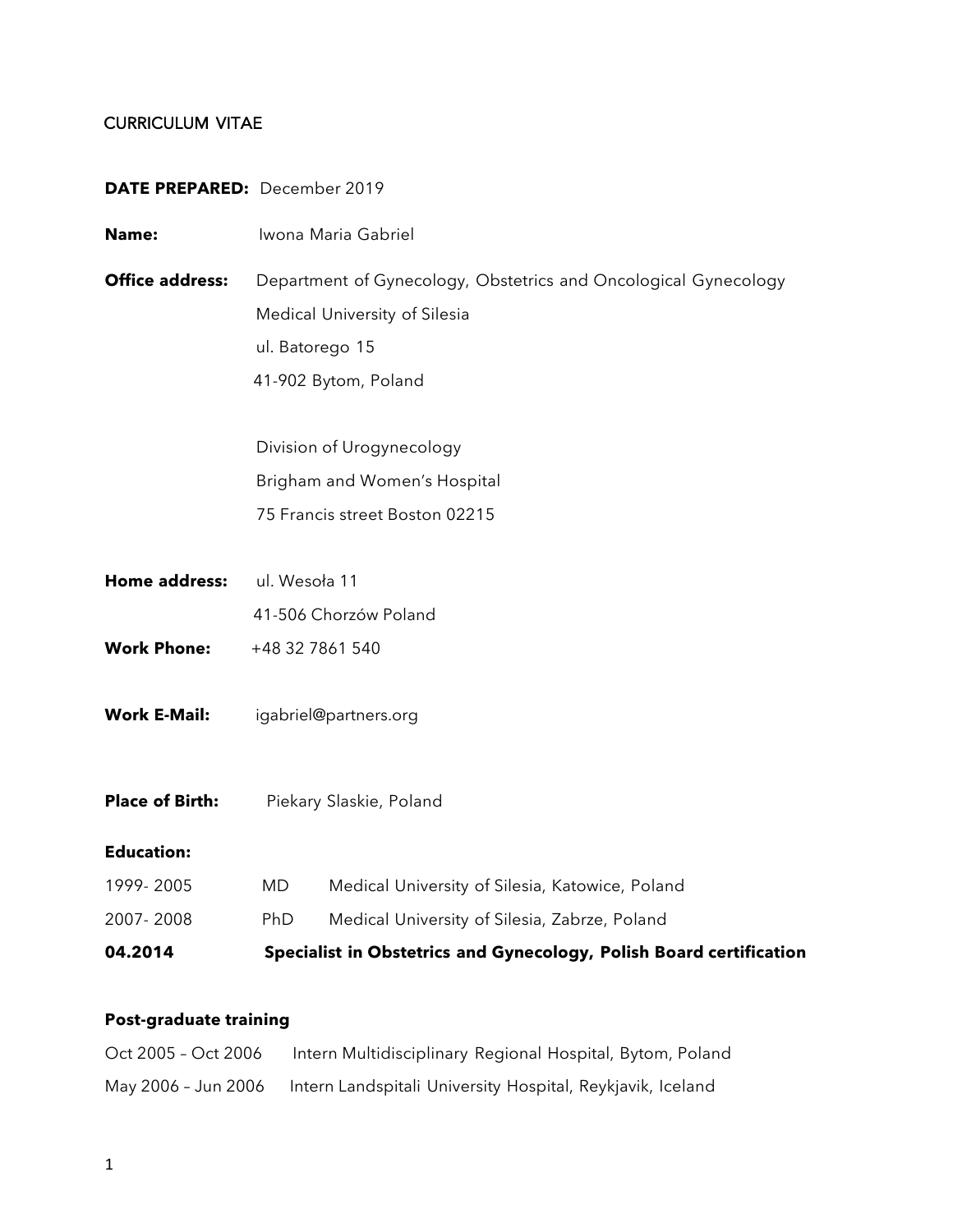# CURRICULUM VITAE<br>Dec 2006- Mar 2007

Staff Physician Medical Oncology, Regional Oncology Center,

Opole

**May 2007- Dec 2013 Resident OB&GYN University Hospital, Bytom, Poland**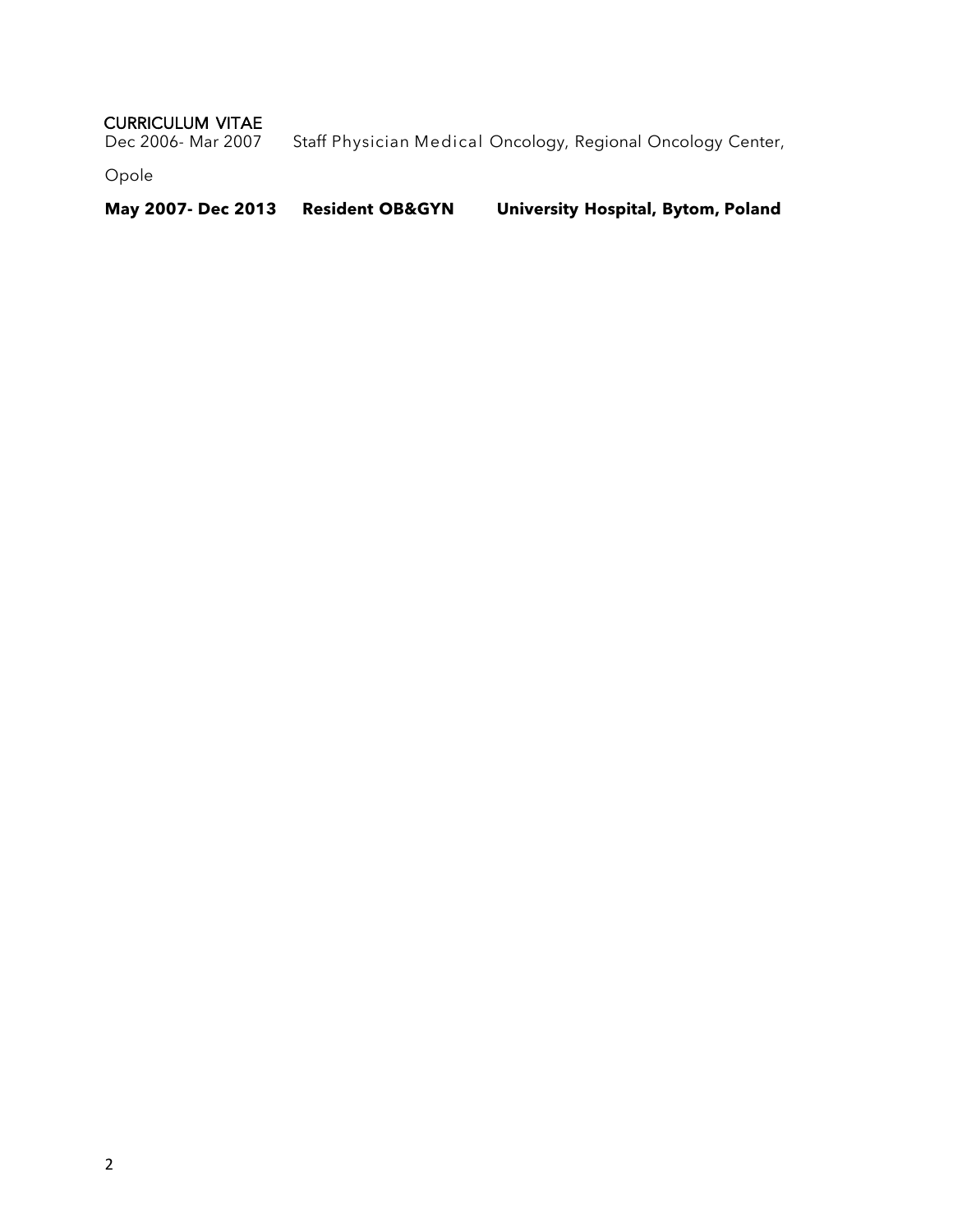#### **General Obstetrics and Gynecology Training:**

Oct 2015 FIGO Congress, Vancouver, Canada

#### **Mininvasive Gynecology Training:**

2008 AAGL Annual Meeting Suturing course (C. Koh, MD)

Sept 2009- Oct 2009 Advanced Hysteroscopy training (R. Campo, MD) LIFE Institute, Leuven, Belgium (8 weeks)

2011 AAGL Annual Meeting Laparoscopic Suturing (J. Einarsson, MD) Advanced Hysteroscopy course (A. Garcia, MD)

World Robotic Gynecologic Congress/ ISGE 2012

 Taking Minimally Invasive Gynecologic Surgery to the Extreme (J. Einarsson, MD)

AAGL Annual Meeting 2012 Cystoscopy & Urethral Stents for the Gyn Surgeon

(P.Pettit, MD)

Surgical Procedures for Pelvic Pain (M. Hibner, MD)

Vaginal Hysterectomy (R. Kho, MD)

AAGL Annual Meeting 2013 How to manage your minimally invasive complications without conversion (S.Puntambekar, MD; A. Wattiez, MD)

2017 Open Endoscopic Forum Boston MA

#### **Hysteroscopy/Laparoscopy Resident Rotation LIFE Institute, Leuven, Belgium**

(6 weeks; September 2009)

**AAGL Observership Ted Lee**, **MD Magee- Pittsburgh, PA**

(4 weeks; June 2012)

**Visiting Resident Rotation Rosanne Kho, MD Mayo Clinic Arizona, AZ**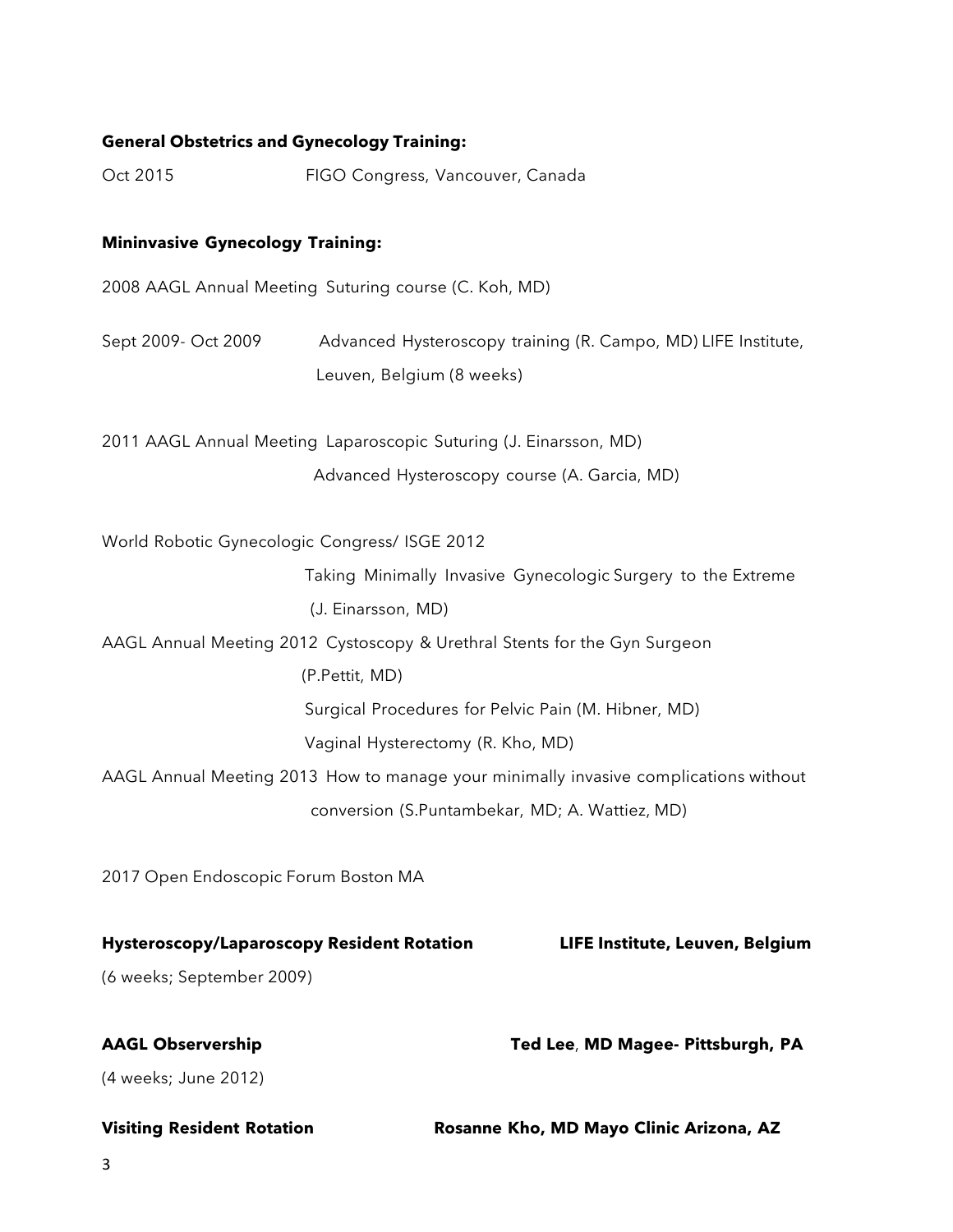(6 weeks; Aug- Sept 2012)

**Visiting Urogynecology Rotation Bogdan Grigorescu, MD Winthrop Hospital, NY**

(4 weeks, Feb 2018)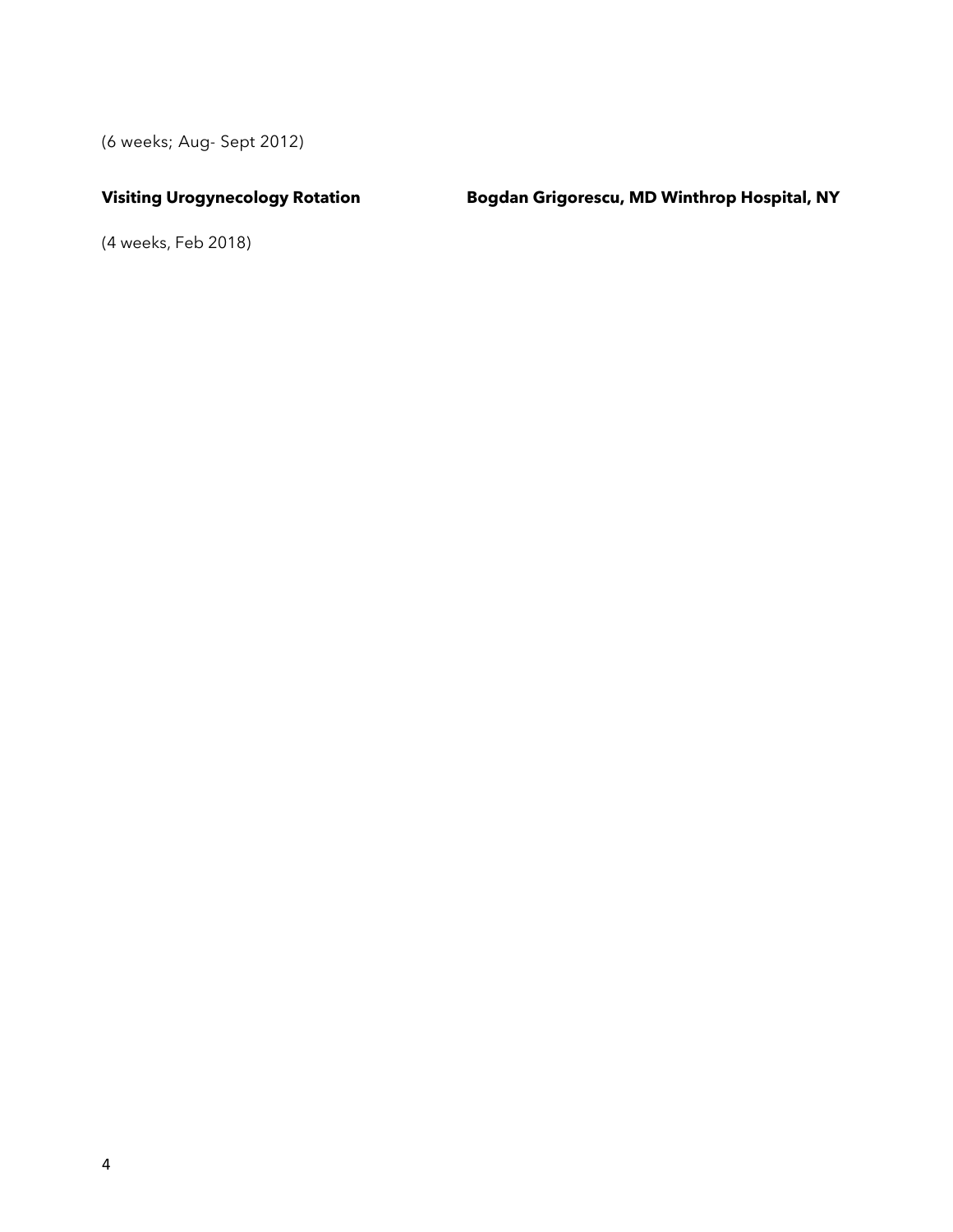#### **Gynecologic Oncology Training:**

Nov 2012 SGO State of the art Conference, Washington DC AAGL Annual Meeting 2013 Fertility Preserving Surgery in Gynecologic Oncology: a new standard of care (N. Abu-Rustum, MD)

**Appointments at Hospitals/Affiliated Institutions:**

| <b>Research Collaborator</b> | Division of Urogynecology, Brigham and Women's Hospital, |  |
|------------------------------|----------------------------------------------------------|--|
|                              | Boston, MA                                               |  |
|                              | Division of Epidemiology, Brigham and Women's Hospital,  |  |
|                              | Boston, MA                                               |  |
| <b>Instructor</b>            | Department of Gynecology, Obstetrics and Oncological     |  |
|                              | Gynecology, Medical University of Silesia, Bytom, Poland |  |

**PhD Thesis:** Flora bakteryjna pochwy a kolonizacje przewodu pokarmowego noworodków z ciąż fizjologicznych**/ Vaginal flora and the intestinal colonization in newborns born from uncomplicated pregnancies**

**CO-EDITED CHAPTER: Vaginal hysterectomy and salpingectomy**: **Gabriel I, Kho R; Springer 2018.** 

**CO- EDITED CHAPTER: Urinary tract disorders: Minassian V, Gabriel I. Berek&Novak 16th. Ed. Wolters Kluwer, 2019.** 

TRANSLATION FROM ENGLISH TO POLISH: GOODMAN M. FEMALE GENITAL PLASTIC AND COSMETIC SURGERY- *Ginekologia Plastyczna* PZWL 2018

**REVIEWER:** International Urogynecology Journal, mSphere, mBio, British Journal of Obstetrics and Gynecology, European Journal of Obstetrics and Gynecology and Reproductive Biology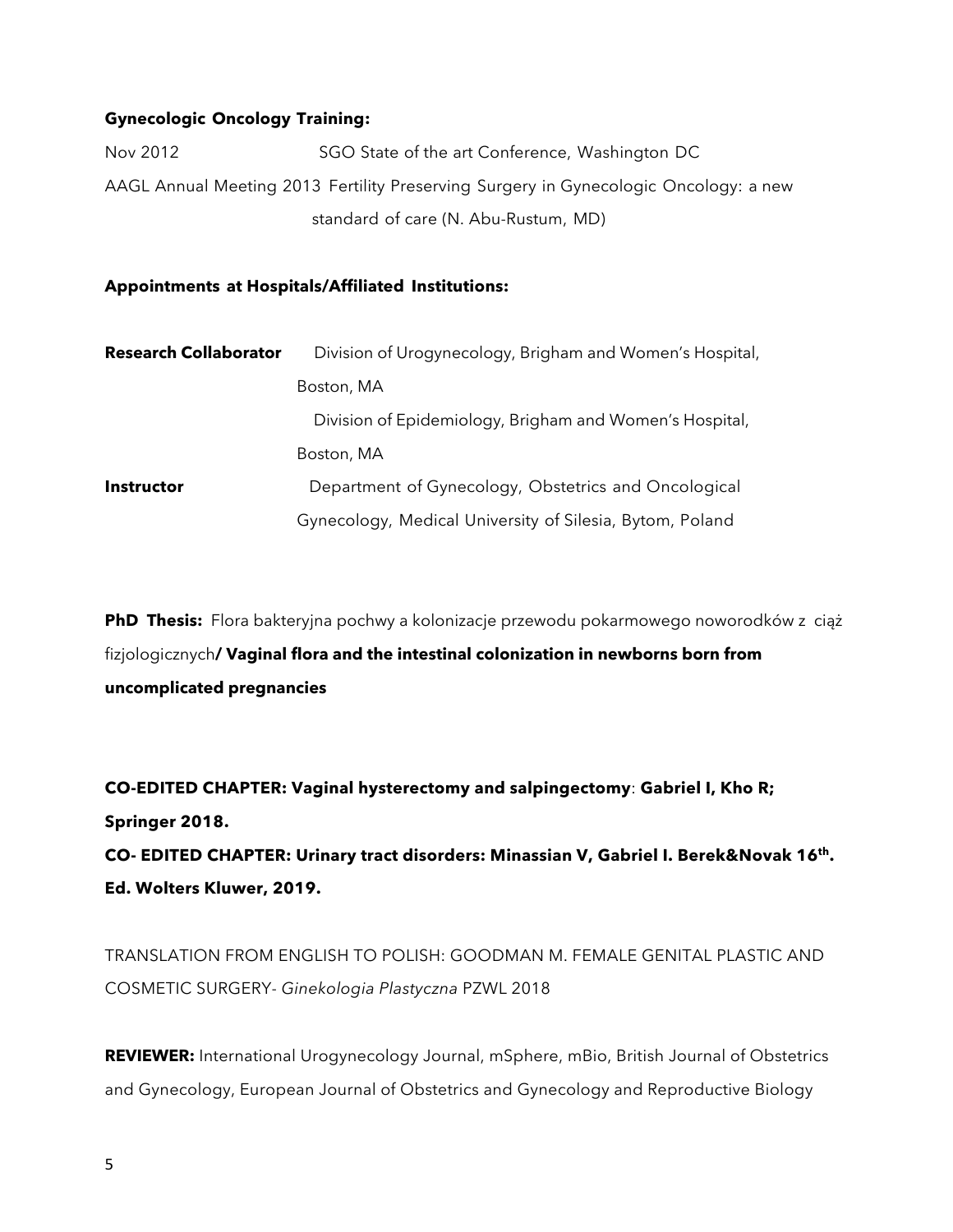**MODERATOR AT SESSIONS DURING INTERNATIONAL MEETINGS:** 45th AAGL Global Congress on MIGS- 2016, 46<sup>th</sup> AAGL Global Congress on MIGS- 2017, 47<sup>th</sup> AAGL Global Congress on MIGS-2018

**SPEAKER AT INTERNATIONAL MEETINGS:** II Międzynarodowy Kongres Ginekologii Plastycznej- 2016, III Międzynarodowy Kongres Ginekologii Plastycznej- 2018

**MEMBER OF PROFESSIONAL SOCIETIES:** Polish Society of Gynecologists and Obstetricians, American Association of Gynecologic Laparoscopists, International Urogynecological Association

# **Abstracts, Poster Presentations and Exhibits Presented at Professional Meetings (in last 5 years):**

- **1.** Miranne JM, Minassian VA, **Gabriel I**, Abdalian T. Prevalence of urinary incontinence and prolapse after hysterectomy for benign disease versus gynecologic malignancy. 2019 AUGS/IUGA Joint Meeting, Nashville, USA.
- **2. Gabriel I**, Kalousdian A, Abdalian T, Minassian VA. Incidence of prolapse after different modes of hysterectomy: a 10-year perspective. 2019 AUGS/IUGA Joint Meeting, Nashville, USA.
- **3.** Chiang A, Gabriel I, Minassian VA. Excision of Intravesical Mini Sling Using and exclusively Transurethral Approach. 2018 IUGA International Meeting, Vienna, AT.
- **4.** Barletta K, Cohen S, **Gabriel I,** Minassian VA. Revisiting the Laparoscopic Burch. 2018 IUGA International Meeting, Vienna, AT.
- **5. Gabriel I**, Raju C, Lazarou G, Sabatino N, Grigorescu B. Factors affecting contained specimen manual extraction after robotic assisted laparoscopic supracervical hysterectomy during pelvic organ prolapse surgery. 2018 IUGA International Meeting, Vienna, AT.
- **6. Gabriel I,** Vitonis A, Welch W, Titus L, Cramer D. Douching, talc use and risk of ovarian cancer and conditions related to genital tract inflammation. 2018 DF/HCC Breast and Gynecologic Cancer Symposium, Boston, MA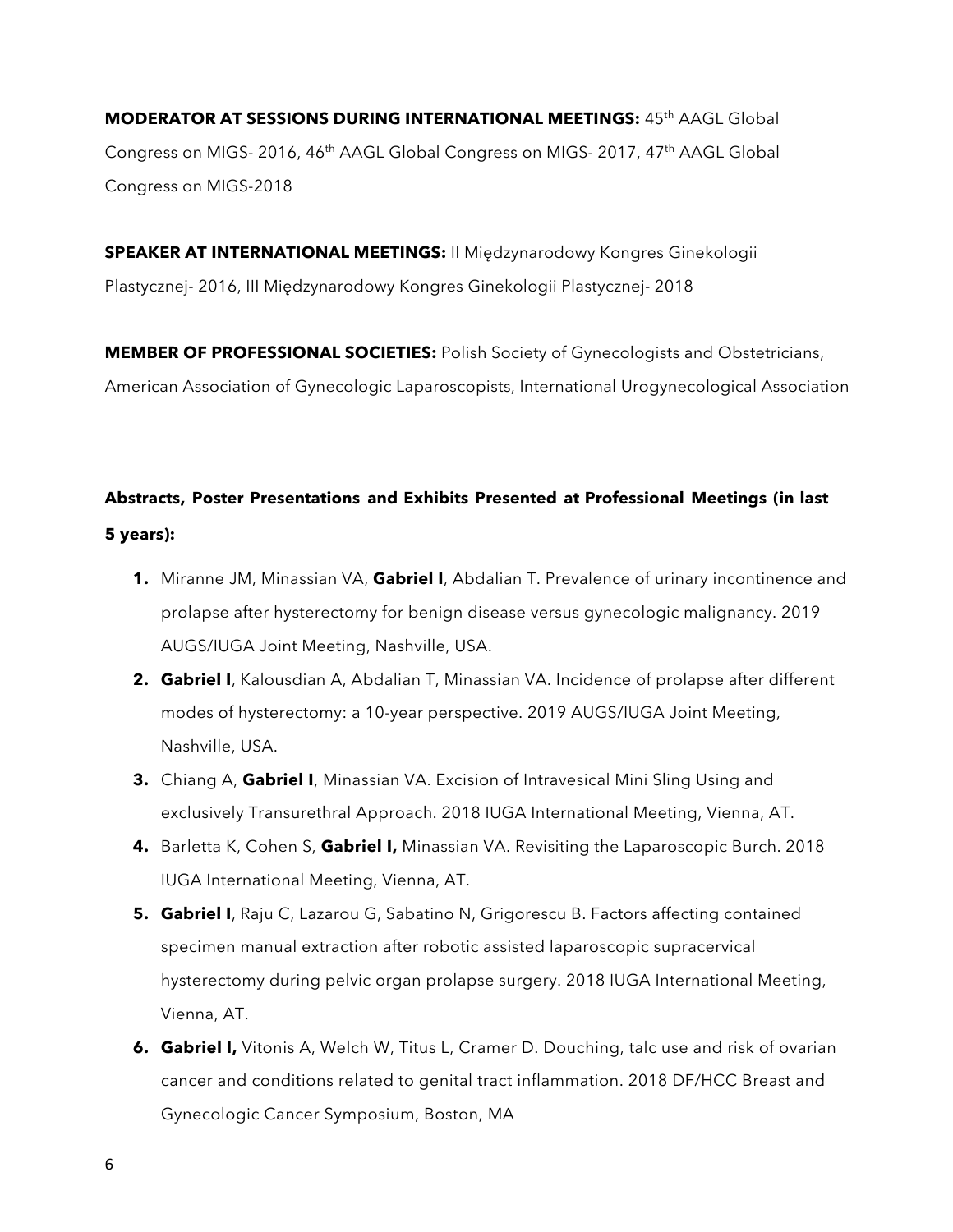- **7. Gabriel I,** Tavakkoli A, Minassian VA. Pelvic organ prolapse and urinary incontinence after bariatric surgery. AUGS-PFD Week 2017, Providence, Rhode Island, 2017
- **8. Gabriel I**, Olejek A. Summary of maternal mortality in Upper Silesia, Poland between 2000-2012. FIGO World Congress, Vancouver, Canada, 2015

#### **Peer reviewed publications in print:**

- 1. **Gabriel IM**, Vitonis AF, Welch WR, Titus L, Cramer DW. Douching, talc use and risk of ovarian cancer and conditions related to genital tract inflammation. Cancer Epidemiol Biomarkers Prev 2019; 28: 1835-44. **IF: 5.057.**
- 2. Govender Y, **Gabriel I**, Minassian V, Fichorova R. The current evidence on the association between the urinary microbiome and urinary incontinence in women. Front Cell Infect Microbiol 2019 May 1;9:133. doi: 10.3389/fcimb.2019.00133. **IF: 3.518.**
- 3. **Gabriel I**, Chiang HA, Kalousdian A, Minassian VA. Intravesical extrusion of a singleincision anchor with a simple transurethral resection technique: a case report. Female Pelvic Med Reconstruct Surg 2019; doi: 10.1097/SPV.0000000000000712. **IF: 1.331**.
- 4. Paul M, Barwijuk M, Jurkiewicz A, Kolczewski P, **Gabriel I**. Invasive aesthetic gynecology trends in Poland between 2010 and 2016: a multicenter experience. J Plast Reconstruct Aesthet Surg 2018; 71: 1362-1380. **IF: 2.04.**
- 5. **Gabriel I**, Tavakkoli A, Minassian V. Pelvic organ prolapse and urinary incontinence in women after bariatric surgery: 5-year follow up. Female Pelvic Med Reconstr Surg 2018; 24: 120-125. **IF: 1.331**.
- 6. **Gabriel I**, Olejek A, Stencel-Gabriel K, Wielgos M. The influence of maternal vaginal flora on the intestinal colonization in newborns and 3-month-old infants. J Matern Fetal Neonatal Med 2018; 31:1448-53. **IF:1.674**.
- 7. Olejek A, **Gabriel I**, Bilska-Janosik A, Kozak-Darmas I, Kawczyk-Krupka A. ALAphotodynamic treatment in Lichen sclerosus- clinical and immunological outcome focusing on the assesment of antinuclear antibodies. Photodiagnosis and Photodynamic therapy; 2017 18:128-132.**IF: 2.412**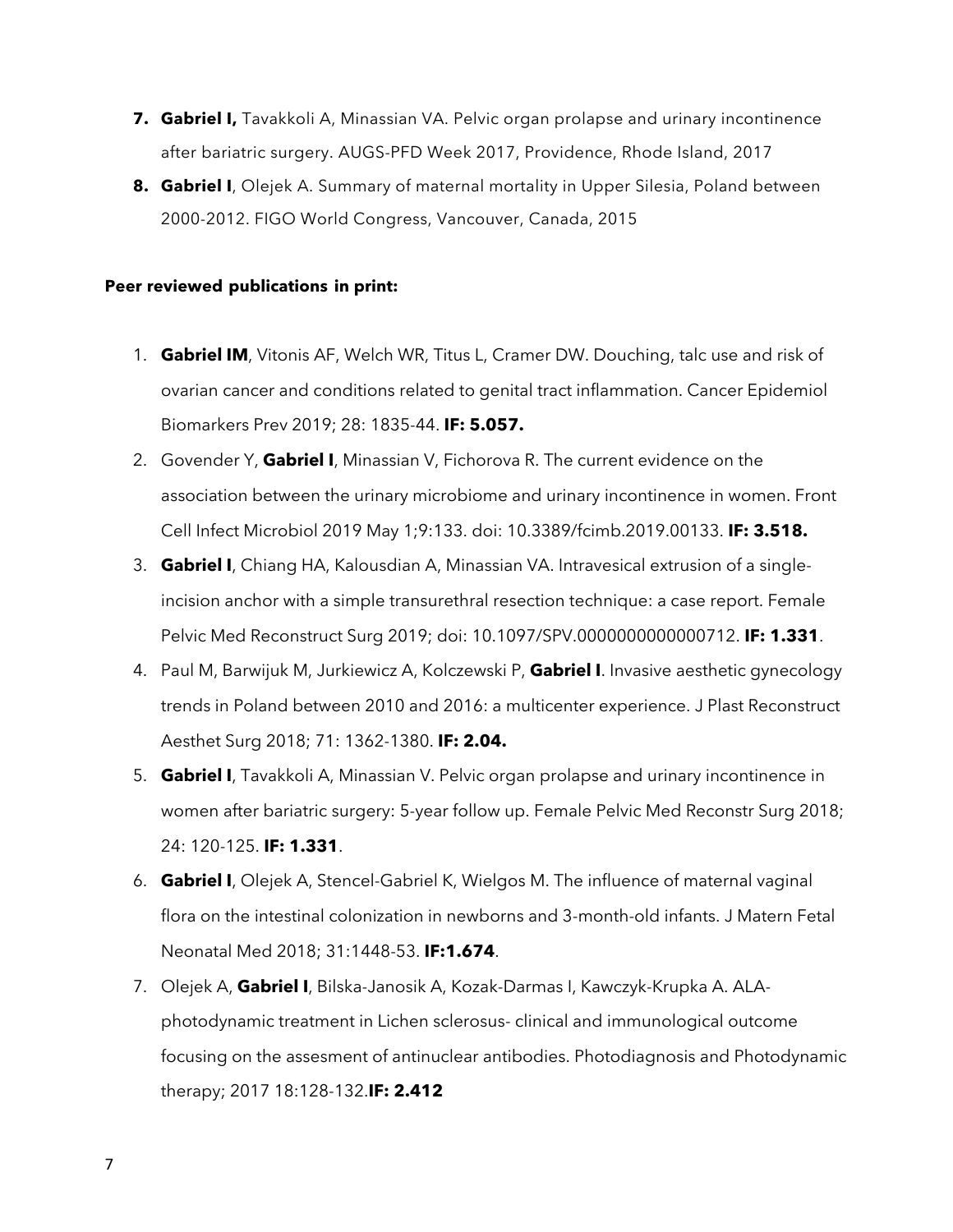- 8. Stencel-Gabriel K, **Gabriel I**, Wiczkowski A, Olejek A. Intestinal colonization in Polish infants: from newborns till 18 month-old children. Polish Annals of Medicine 2017; 24: 138-143.
- 9. **Gabriel I**, Olejek A, Drozdzowska B. Colon cancer in pregnancy-a difficult diagnosis. Eur J Obstet Gynecol Reprod Biol 2016; 203: 340-1. **IF: 1,662.**
- 10. Olejek A, Kucharzewski M, Stencel-Gabriel I, **Gabriel I**. Metody pielęgnacji ran po zabiegach wulvectomii. Leczenie Ran 2016; 13: 51-55
- 11. Stencel-Gabriel K, Czuba Z, **Gabriel I**, Majda A. Urinary leukotriene E4 at 12 months and influencing factors. Journal of Education, Health and Sport 2016; 6:197-206.
- 12. **Gabriel I,** Olejek A. Endometriosis resulting in elevation of inflammatory cytokines in peripheral blood. Journal of Health Sciences 2014; 04(02): 169-172.
- 13. **Gabriel I**, Olejek A. The value of hysteroscopic- based decision- making in uterine abnormalities during tamoxifen intake in breast cancer patients- preliminary report. Videosurgery Miniinv 2014; 9 (2): 258-261. **IF:0.92**
- 14. Olejek A, **Gabriel I**, Mazur B. The role of Th17 lymphocytes in immunologic mechanisms of spontaneous abortion. Ginekologia i Położnictwo Medical Project 2014; 2(32): 17-21.
- 15. **Gabriel I,** Kozak-Darmas I, Olejek A. Precancer vulvar dysplasia- a literature review and self-experience. Postępy Nauk Medycznych 2013; 7: 461-466.
- 16. Stencel-Gabriel K**, Gabriel I**, Wiczkowski A, Paul M, Olejek A. Prenatal priming of a cord blood T lymphocytes by microbiota in the maternal vagina. Am J Reprod Immunol 2009; 61: 246- 252. **IF: 2,916.**
- 17. Stencel-Gabriel K, **Gabriel I**, Czuba Z, Mazur B, Górski P. CD30 on stimulated CD4+ T lymphocytes in newborns regarding atopic heredity. Pediatr Allergy Immunol 2007; 18: 659-64. **IF: 3,947.**
- 18. **Gabriel I**, Stencel- Gabriel K, Gabriel E, Olejek A, Wiczkowski A. Grzyby drożdżopodobne w pochwie kobiet ciężarnych (Candida in vagina of pregnant women). Mikol Lekarska 2007; 14: 56-58.

#### **H-index 3**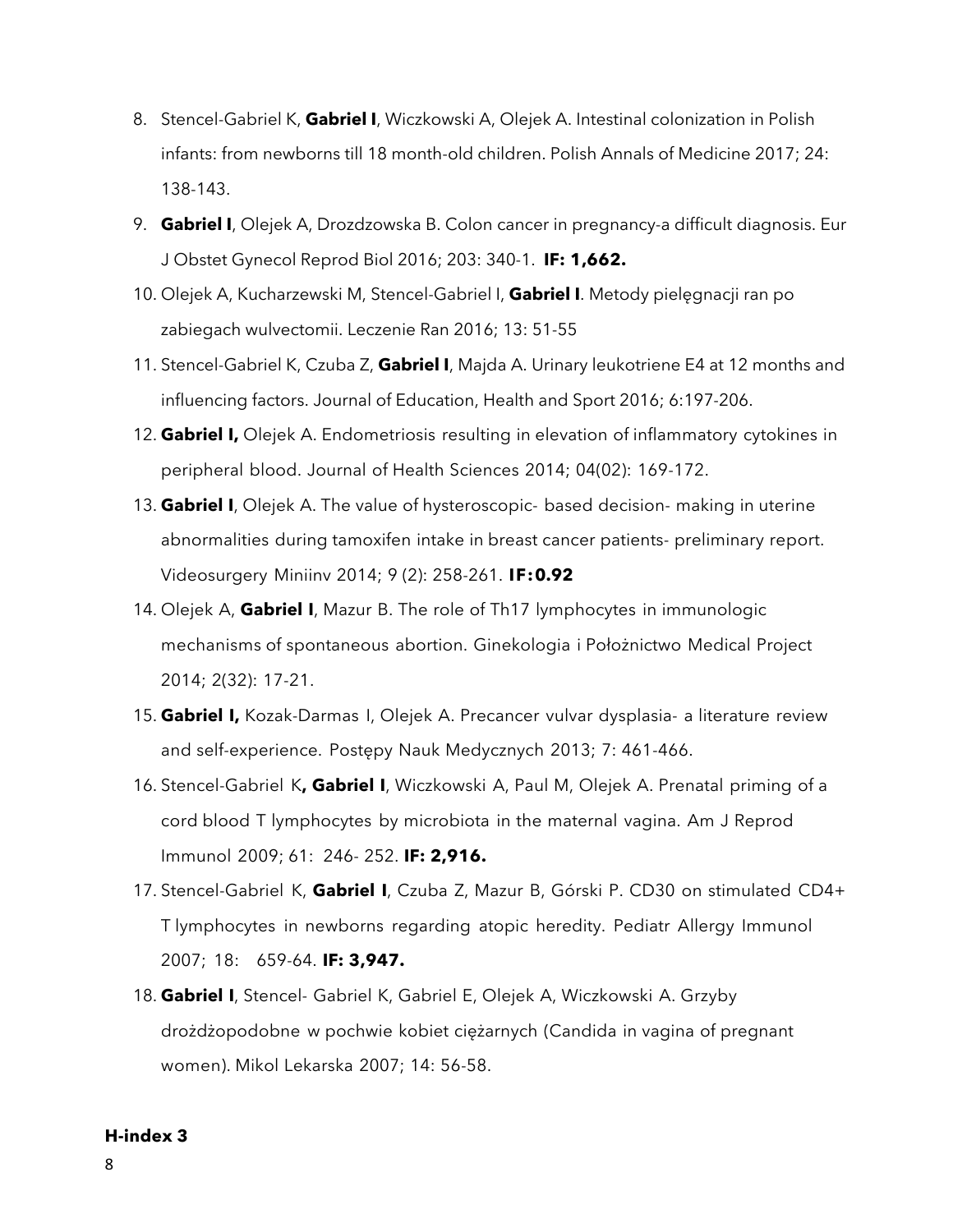#### **REPORT OF FUNDED AND UNFUNDED PROJECTS Funding Information:**

*National/Local Funding 2005- Polish Scientific Committee-* part of a larger project-MATERNAL VAGINAL MICROBIOTA AND NEWBORN'S IMMUNITY (Samples collection, data entry, data analysis)

#### 2007- *University fund-*

MATERNAL VAGINAL MICROBIOTA AND THE COLONIZATION OF POLISH NEWBORNS (PhD thesis, samples collection, data entry, data analysis)

#### *2011- University fund-*

THE ROLE OF Th17 LYMPHOCYTES IN THE MECHANISM OF SPONTANEOUS ABORTION (samples collection, data analysis)

#### *2011- University fund-*

THE EFFICACY OF HYSTEROSCOPIC ASSESSMENT OF ENDOMETRIUM IN WOMEN TREATED WITH TAMOXIFEN OR ARIMIDEX IN THE QUALIFICATION FOR THE ELECTIVE TAH (patient's enrollment, procedure performance, data analysis, manuscript writing)

#### *2012- University fund-*

ASSESMENT OF INFLAMMATORY MARKERS (IL-6, IL-8, IFN-GAMMA) IN WOMEN ON PHARMACOLOGIC TREATMENT OF ENDOMTERIOSIS (DIENOGEST VS. OCP) (IRB writing)

#### *2014- University fund-*

THE DIFFERENCES IN THE EXPRESSION OF p53 PROTEIN AND CONCOMITANT HPV INFECTION WITH PATIENTS WITH uVIN AND dVIN (samples collection, data entry, data analysis, manuscript writing)

#### *2015- University fund-*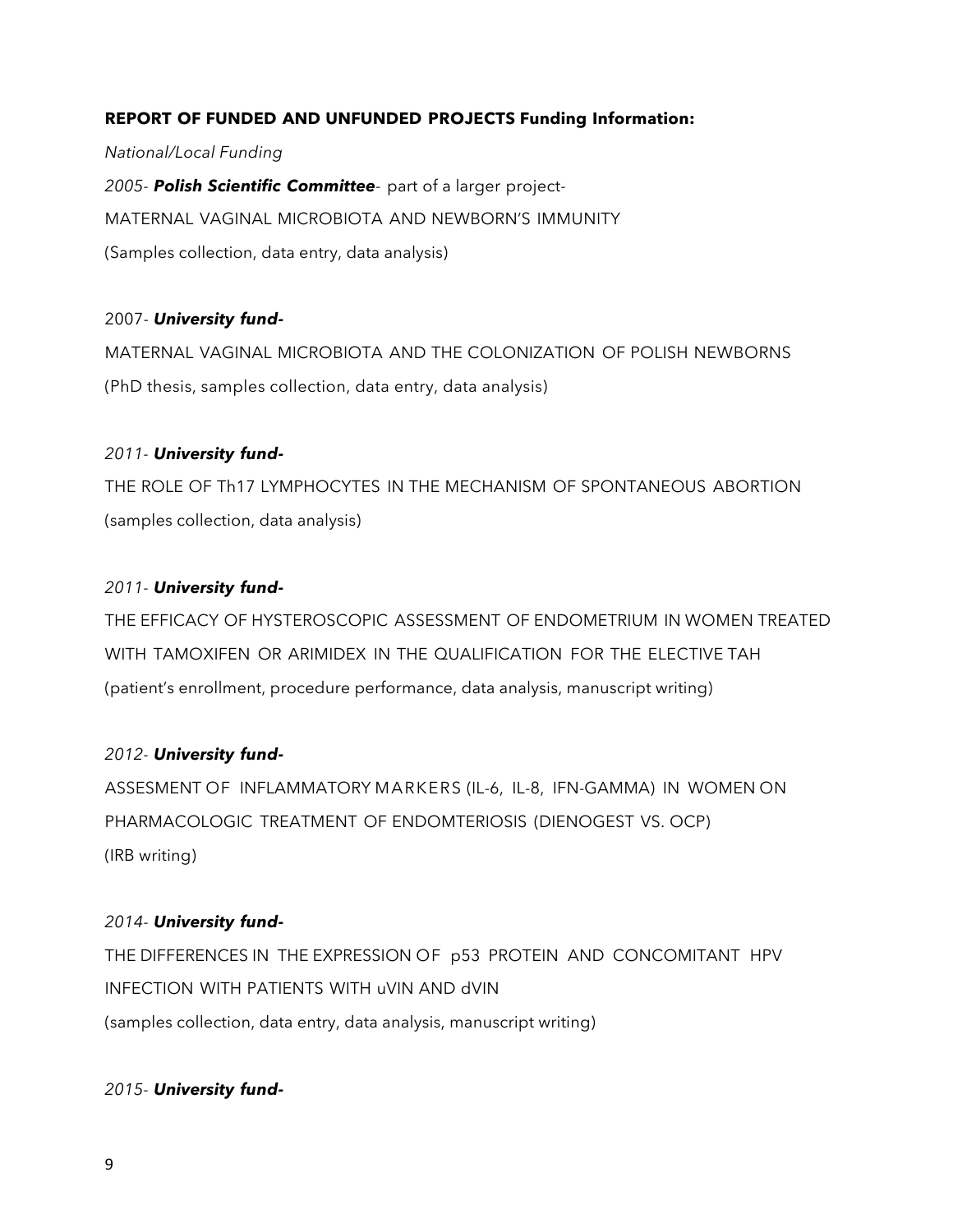ASSESMENT OF INFLAMMATORY MARKERS ( IL-6, IL-8, IFN-GAMMA ) IN WOMEN ON PHARMACOLOGIC TREATMENT OF ENDOMTERIOSIS

(data analysis)- **project done in collaboration with Department of Obstetrics and Gynecology, Hospital Clinico, Barcelona, Spain**

*International Funding*

2017- **Brigham and Women's Hospital**, **Boston US**

Expanding the Boundaries grant

USE OF OXYDONE DURING THE POSTOPERATIVE PERIOD AFTER HYSTERECTOMY FOR BENIGN

**INDICATIONS** 

(research concept, grant application writing, IRB submission)

#### 2017- **Brigham and Women's Hospital, Boston US**

Expanding the Boundaries grant

PREVALENCE OF URINARY INCONTINENCE AND PROLAPSE SYMPTOMS AFTER HYSTERECTOMY

FOR BENIGN DISEASE VERSUS GYNECOLOGIC MALIGNANCY

(research concept, grant application writing, IRB submission, data collection)

2018- **International Urogynecological Association Research Award**

URINARY MICROBIOME AND INFLAMMATORY RESPONSE IN POSTMENOPAUSAL WOMEN WITH URGENCY URINARY INCONTINENCE BEFORE AND AFTER ANTICHOLINERGIC TREATMENT (research concept, grant application writing, IRB submission)

#### **Volunteer work:**

- 1) Brigham and Women's Hospital team- Boston Stepping Strong Foundation- Boston Celtics game – March 2016
- 2) Brigham and Women's Hospital- Discover Brigham- November 2017

#### **REPORT OF LOCAL TEACHING AND TRAINING**